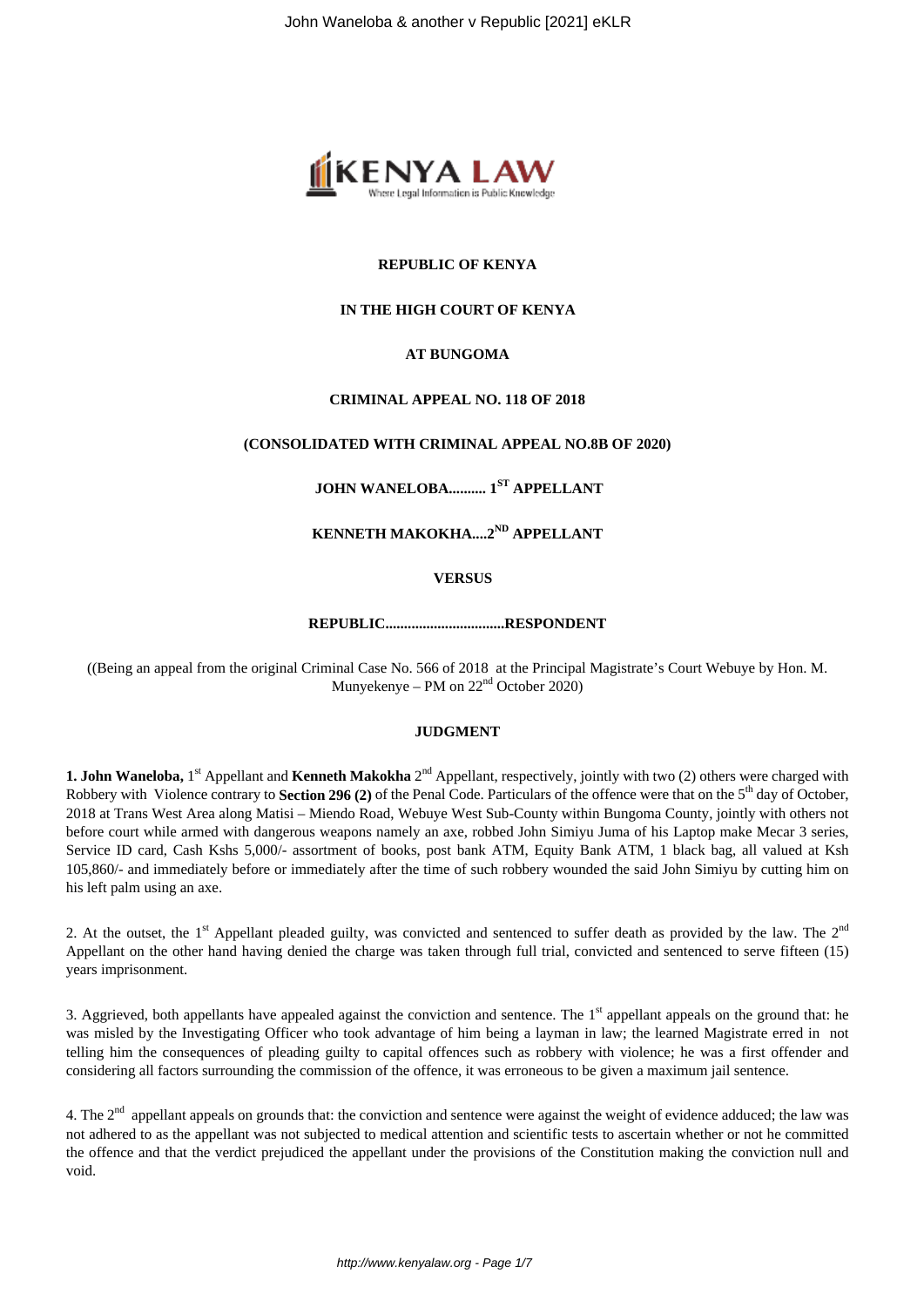5. In a nutshell, the prosecution's case was that **PW1 John Simiyu Juma**, the complainant, who had travelled from Eldoret alighted at Matisi junction at about 9.00 pm and having not found any motorcycle that he would use as means of transport he decided to walk back home. Upon reaching Trans-ways area, Miendo location where roads merge he saw people. Three of them were seated on a culvert while others were standing. All of them approached him, even the ones who were sitting stood; they surrounded him and one of them sought to know if he had taken his bag. He answered in the negative and one of them instructed the rest to cut the individual and 'spoil their game'. The individuals who were eight (8) in number had weapons. One carried a panga, and another one had a slasher that had been sharpened. The one who had a panga lifted it to cut him but he dodged and it missed him. The one with a slasher lifted it and aimed at cutting his neck, but, he lifted his left hand to prevent him and the slasher cut his hand on the palm. He decided to run but the bag that he was carrying which contained an ipad, 3 mega pads, a calculator, six books, service delivery card, National Identity card and Ksh.5000/- fell down as the strap had been cut. One of them took the bag and ran away. He recognized the people as there was bright moonlight, as Muhamed Ibrahim, Sitati, John Waneloba, Aaron Wanjala, Ken Makokha, his village mates.

6. He ran to his cousin's place, Nick Barasa, a nurse who lived nearby. He went to hospital in the morning where he was treated. On his way home, he met John Waneloba (1<sup>st</sup> Appellant) and he called his uncle, a village elder who arrested him and Members of public assisted in taking him to Webuye Police Station. He recorded a statement, was issued with a P3 form that was filled. The police investigated and recovered some of his items that were stolen.

7. On cross examination the complainant stated that he knew the  $2<sup>nd</sup>$  appellant, his village mate and that he saw him running away with his bag.

8. The complainant was examined by **PW2 Dr. Edward Vilebwa** who filled a P3 form in that regard. He found the complainant having sustained a cut on the right hand measuring 12 cm, other cuts on the ring and little finger and assessed the degree of injury sustained as harm.

**9. PW3 No. 91988 P.C. Vincent Langat** re-arrested the appellants from members of public and the complainant. They led him to the home of another suspect **Aaron Wanjala** who attempted to escape but with the help of 'Boda Boda' riders they chased after him and caught up with him near the river. He led them to his home where they recovered a bag with a aptop, and a panga suspected to have been used. Another suspect Mohammed Ibrahim Salim was arrested by 'Boda Boda' riders. Investigations were conducted and the appellants with others were charged.

10. Upon being placed on their defence, the  $2<sup>nd</sup>$  Appellant stated that he was at home selling milk, then later he went to harvest grass for his cows. At about 4.00 pm he saw a CID car. A person alighted and asked his brother whether he was Kenneth. His brother identified him hence his arrest. On entering the motor vehicle, he found the  $1<sup>st</sup>$  appellant inside. It was alleged that the  $1<sup>st</sup>$ appellant had mentioned his name. As they moved on Aaron was arrested and they were taken to the Police Station.

11. The trial court analyzed evidence adduced and reached a finding that the  $2<sup>nd</sup>$  appellant was identified positively as there was bright moonlight, as one of the persons who used actual violence on the person of the complainant who lost his property in the course of the attack.

12. The appeal was canvassed through written submissions.

It was urged by the  $1<sup>st</sup>$  appellant that a retrial be ordered as it will not cause an injustice as he is serving a sentence that is unconstitutional. He relied on the case of **Koome Vs. Republic (2005) KLR 575** where the court held that:

**" In general a retrial will be ordered when the original trial was illegal or defective; A retrial will not be ordered where the conviction is set aside because of insufficiency of evidence or for the purpose of enabling the prosecution to fill up gaps in its evidence at the first trial; Even where a conviction is initiated by mistake of the trial court for which the prosecution is not to blame, it does not necessarily follow that a retrial should be ordered; Each case must depend on its particular facts and circumstances; An order for retrial should not be ordered where it is likely to cause an injustice to the accused person."**

13. He called upon the court to find that he was a layman and the court failed to observe if he was in sober mind while pleading guilty to the charges.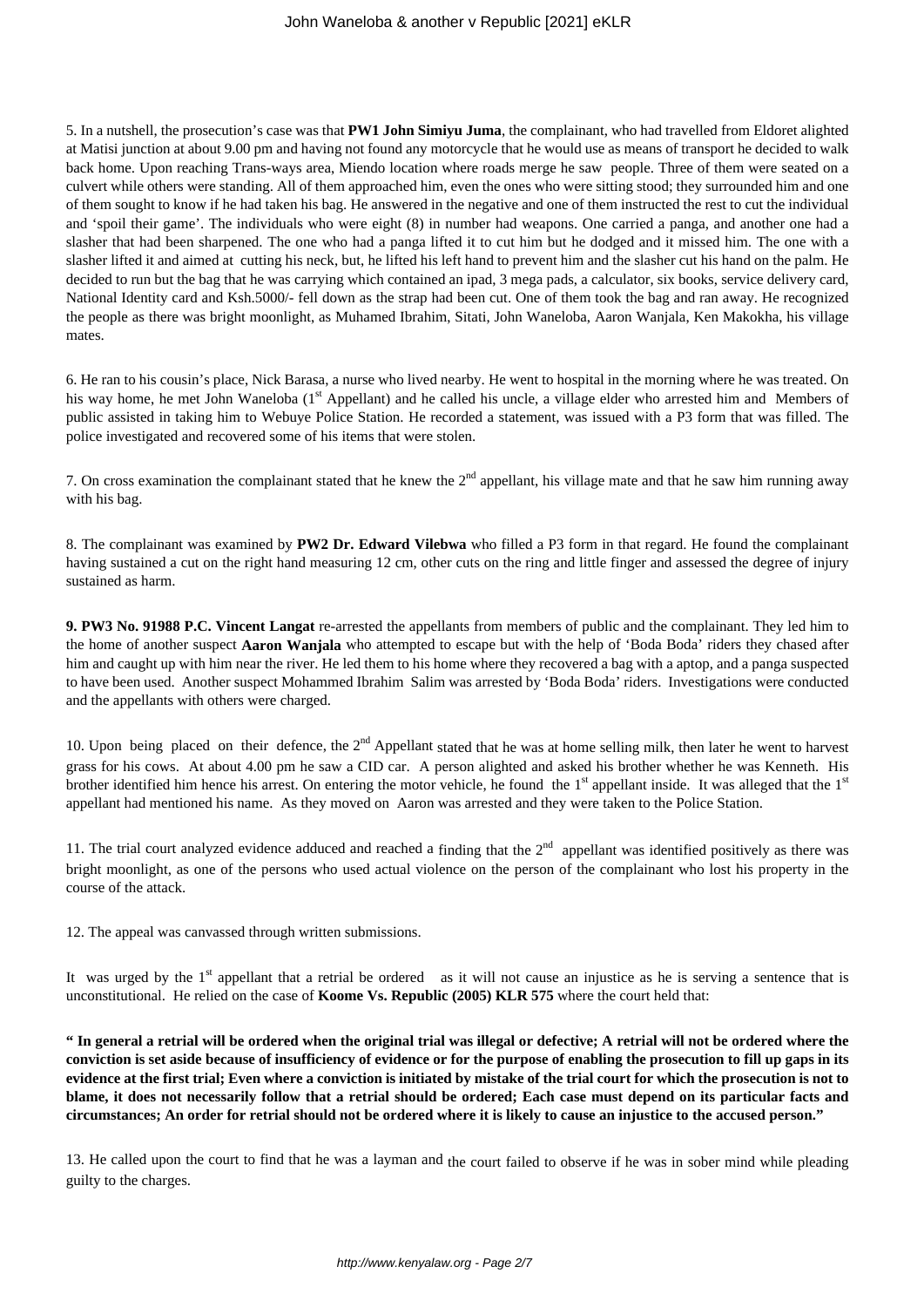14. The 2nd appellant submitted that he was not informed of the right to legal representation. He cited the case of *Thomas Aluga Ndegwa Vs. Republic. Cr. Appeal No. 2 of 2004* where the court allowed such a prayer.

15. That the court failed to warn itself of the danger of relying on evidence of a single witness. That the prosecution's evidence was contradictory and unreliable as PW1 stated that he was attacked at 9.00 pm while PW2 stated he was attacked at 3.00 pm. In this regard he cited the case of **Ndungu Kimani Vs. Republic.**

16. That the nature of light was not proved as was held in the case of *Maitanyi Vs. Republic, Cr. Appeal No. 6 of 1986* where the court held that:

**"It is at least essential to ascertain the nature of light available. What sort of light, its size and its position relative to the suspect, are all important matters helping to test the evidence with the greatest care. It is not a careful test if none of these matters are known because they were not inquired into."**

17. And that obvious doubts were disregarded.

18. With regard to the 1<sup>st</sup> appellant, the Respondent who opposed the appeal urged that the charge was read to him in a language that he understood and he admitted the same. That the court proceeded to warn him of the gravity of the offence and read the charge again and he maintained his plea of guilty; therefore, the allegation that he was misadvised by the Investigating Officer was an afterthought. In this respect the case of *Ombena Vs. Republic (1981) eKLR* was cited.

19. With regard to the  $2<sup>nd</sup>$  appellant, it was submitted that the court noted that there was bright moonlight that enabled the complainant to see people who approached him and idenfied them as his village mates. That the people who had weapons cut the bag that the complainant carried and also his palm. That there was no evidence to discredit that of the witness who was an adult.

20. That the court erred in sentencing the  $2<sup>nd</sup>$  appellant to 15 years while the  $1<sup>st</sup>$  appellant was sentenced to the mandatory death sentence. This court was therefore called upon to set aside the sentence imposed against the 2<sup>nd</sup> appellant and substitute it with the mandatory death sentence.

21. That the right to counsel is not absolute as the law is being implemented progressively.

22. This being a first appellate court, I am duty bound to analyse and evaluate afresh all the evidence adduced before the trial court and draw my own conclusions while bearing in mind that I neither saw nor heard any of the witnesses. In the case of **Okeno vs. Republic [1972] EA 32 the Court of Appeal set out the duties of a first appellate court as follows:** 

**"An Appellant on a first appeal is entitled to expect the evidence as a whole to be submitted to a fresh and exhaustive examination (Pandya vs. Republic (1957) EA. (336) and the appellate court's own decision on the evidence. The first appellate court must itself weigh conflicting evidence and draw its own conclusion. (Shantilal M. Ruwala Vs. R. (1957) EA. 570). It is not the function of a first appellate court merely to scrutinize the evidence to see if there was some evidence to support the lower court's finding and conclusion; it must make its own findings and draw its own conclusions. Only then can it decide whether the magistrate's findings should be supported. In doing so, it should make allowance for the fact that the trial court has had the advantage of hearing and seeing the witnesses, see Peters vs. Sunday Post [1958] E.A 424."**

23. With regard to the  $1<sup>st</sup>$  appellant, he was convicted on his own plea of guilty, which means that the court should ideally be questioning the legality of sentence. **Section 348** of the Criminal procedure Code provides thus:

# **No appeal shall be allowed in the case of an accused person who has pleaded guilty and has been convicted on that plea by a subordinate court, except as to the extent or legality of the sentence.**

24. The legal principles that have always been applied in plea- taking in criminal cases were enunciated in the *locus calssicus* case of *Adan Vs Republic (1973) EA 445* where the court held that: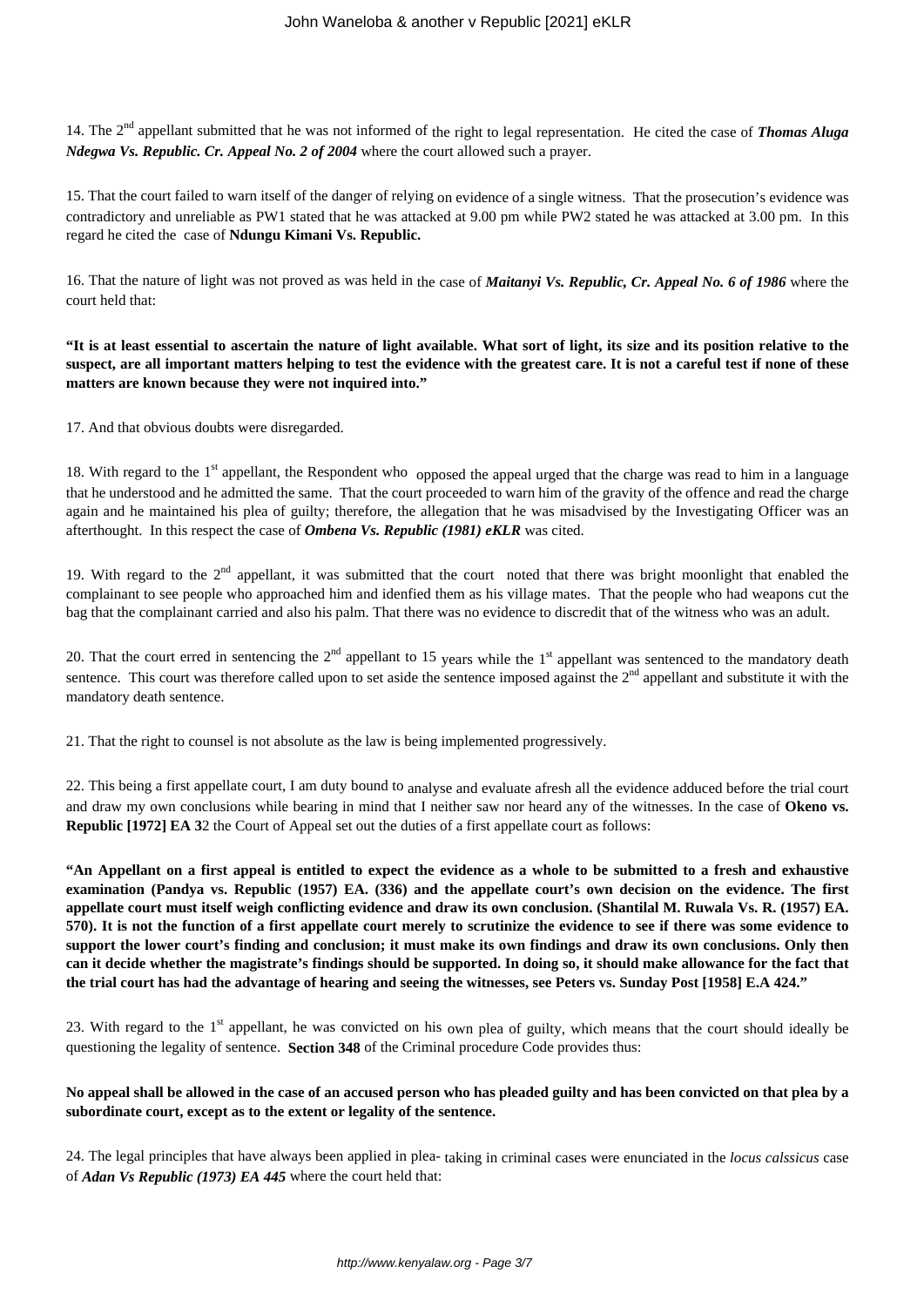**"(i) The charge and all the essential ingredients of the offence should be explained to the accused in his language or in a language he understands;**

**(ii) The accused's own words should be recorded and if they are an admission, a plea of guilty should be recorded;**

**(iii) The prosecution should then immediately state the facts and the accused should be given an opportunity to dispute or explain the facts or to add any relevant facts;**

**(iv) If the accused does not agree with the facts or raises any question of his guilt his reply must be recorded and change of plea entered;**

**(v) If there is no change of plea a conviction should be recorded and a statement of the facts relevant to sentence together with the accused's reply should be recorded."**

25. In the case of *Ndede vs Republic(1991)KLR 567*, the Court of Appeal held that:

**"…the court is not bound to accept the accused person's admission of the truth of the charge and conviction as there may be an unusual circumstance such as injury to the accused person or the accused person may be confused or there have been inordinate delay in bringing him to court from the date of arrest. The list of circumstances and examples that may lead the first appellate court to consider the appeal on merit even when the conviction was on the accused person's own plea of guilty, are not closed. It has long been settled that section 348 of the Criminal Procedure Code which provides that no appeal is allowed in a conviction arising from a plea of guilty, except to the extent of legality of the sentence is not an absolute bar to challenging such a conviction on any other ground."**

26. According to the trial court, following arraignment on  $8<sup>th</sup>$  October 2018, the charge was read to the appellant. It was indicated that the substance of the charge and every element thereof was read to him in a language that he understood and on being asked whether he was admitting or denying the truthfulness of the charge he responded thus: **"It is true"**

27. The court proceeded to caution him on the gravity of the offence and its consequences and read again the charge to him and he replied as follows: **"It is true"**

28. Consequently, the court entered a plea of guilty against him. Facts as captured herein were read to him and he admitted the facts as being correct. He was granted an opportunity to mitigate and he stated thus**: "I have nothing to say in mitigation"**

29. The court deferred sentencing to midday and subsequently delivered itself thus:

# **"…I have considered the fact that the accused is a first offender with no criminal past. I have however considered the offence committed and the gravity of the same. The 1st accused person was cautioned twice before a plea of guilty and subsequent conviction entered. The 1st accused person is hereby sentenced to death in accordance to the law."**

30. The  $1<sup>st</sup>$  appellant does not complain that he was confused. He understood the language used therefore the ingredients of the offence. His argument is that he was misled by the Investigating officer. Prior to the sentence being meted court he was granted the opportunity of reflecting on his actions of admitting the charge and repercussions thereto. But he did not change plea. He waited until a year later that is when he thought of raising the allegation. This cannot be viewed as an unusual circumstance.

31. With regard to the  $2<sup>nd</sup>$  appellant, he urges in his submissions that he was not advised on the fact of legal representation, a right that is being achieved progressively. This was however not one of the grounds of appeal as seen, he was not prejudiced by the sentence meted out.

32. The  $2<sup>nd</sup>$  appellant argues that the offence was not proved beyond reasonable doubt. The ingredients of robbery with violence were set out in the case of *Olouch vs Republic (1985)KLR* where the Court stated that: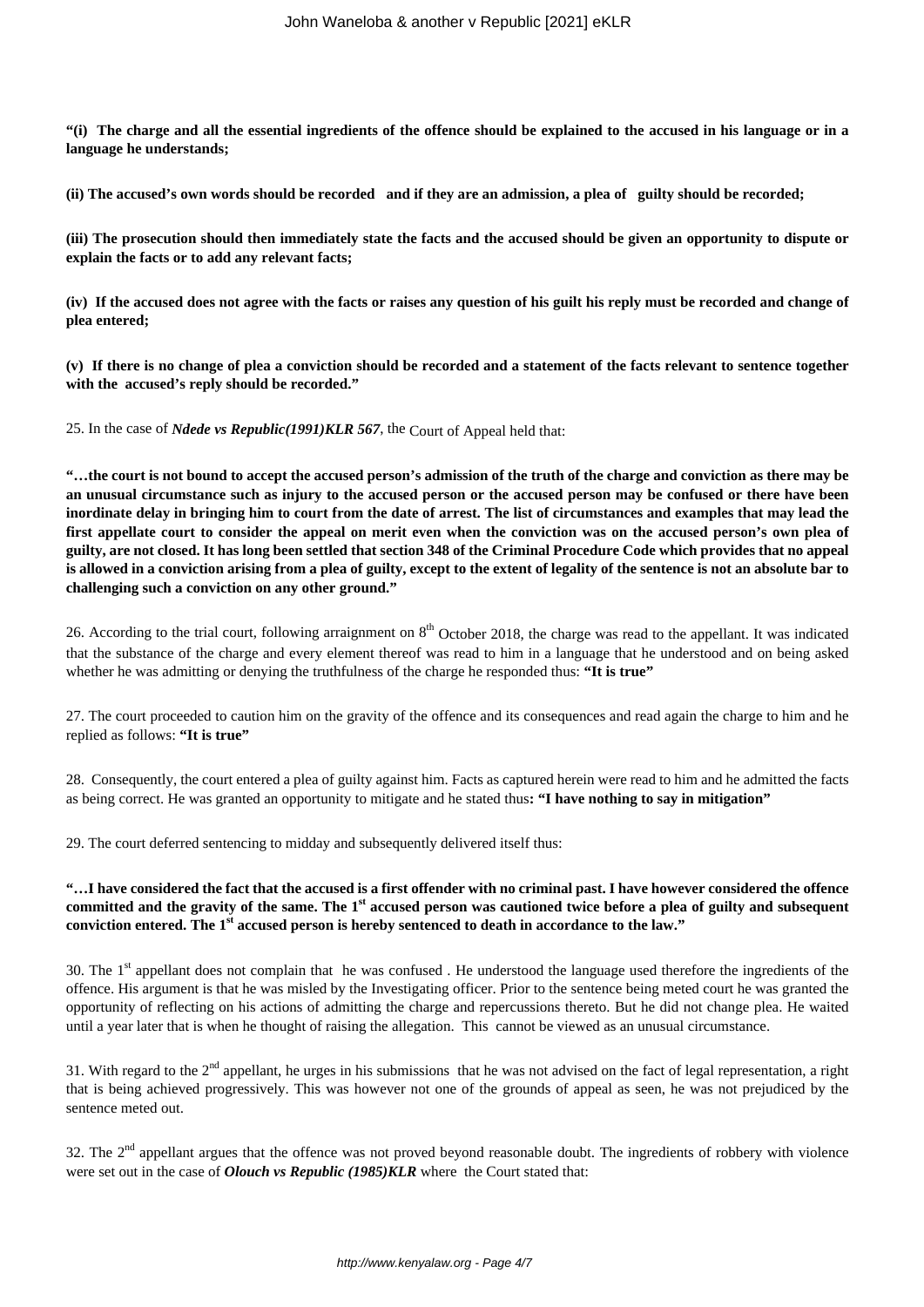**"...Robbery with violence is committed in any of the following circumstances:**

**a. The offender is armed with any dangerous and offensive weapon or instrument; or**

**b.The offender is armed with any dangerous and offensive weapon or instrument; or**

**c. At or immediately before or immediately after the time of the robbery, the offender wounds, beats, strikes, or uses other personal violence to any person."** 

33. In his testimony the complainant stated that there were eight (8) people who were armed with weapons and at the time of stealing from him what he was carrying, one of them cut him with a slasher. Ingredients of the offence as charged were proved.

34. The trial court has been faulted for relying on evidence of a single witness without warning itself of the danger of relying on such evidence. In the case of *Wamunga vs Republic (1989) KLR 424* the Court of Appeal considering evidence of identification or recognition had this to say:

**"Where the only evidence against a defendant is evidence of identification on recognition, a trial court is enjoined to examine such evidence carefully and to be satisfied that circumstances of identification were favourable and free from possibility of error before court can safely make it a basis of a conviction."**

35. In the case of *Abdalla bin Wendo & Anor. vs Republic(1953)EACA 166* the Court of Appeal held that:

**"Subject to certain well known exceptions it is trite law that a fact may be proved by the testimony of a single witness but the rule does not lessen the need for testing with the greatest care the evidence of a single witness respecting identification; especially when it is known that the conditions favouring a correct identification were difficult"**

36. In the case of *Ogeto vs Republic (2004) KLR19* the Court of Appeal stated that:

**"It is trite law that a fact can be proved by the evidence of a single witness although there is need to test with the greatest care the identification evidence of such witness especially when it is shown that conditions favouring a correct identification were difficult."** 

37. In the instant case the complainant was alone, therefore it was a question of a single identifying witness. The trial court did not specifically warn itself of the danger of relying on such evidence.

But, in the case of *Roria vs Republic (1967) EA 583* the court stated that:

**"…Subject to certain well-known exceptions it is trite law that a fact may be proved by the testimony of a single witness but this rule does not lessen the need for testing with the greatest care the evidence of a single witness respecting identification, especially when it is known that the conditions favouring a correct identification were difficult. In such circumstances what is needed is other evidence, whether it be circumstantial or direct pointing to guilt, from which a judge or jury can reasonably conclude that the evidence of identification, although based on the testimony of a single witness, can safely be accepted as free from the possibility of error."**

38. Though the court did not caution itself, it stated that it had carefully considered the evidence. Therefore, as a first appellate court, I have the duty of re-analyzing evidence adduced at trial so as to satisfy myself that in the circumstances the conviction was safe. The offence was committed at night and it was a case of recognition. In the case of *Anjononi & Others Vs Republic [1989] KLR* the court held;

**"Recognition is more satisfactory, more assuring and more reliable than identification of a stranger because it depends upon the personal knowledge of the assailant in some form or another."**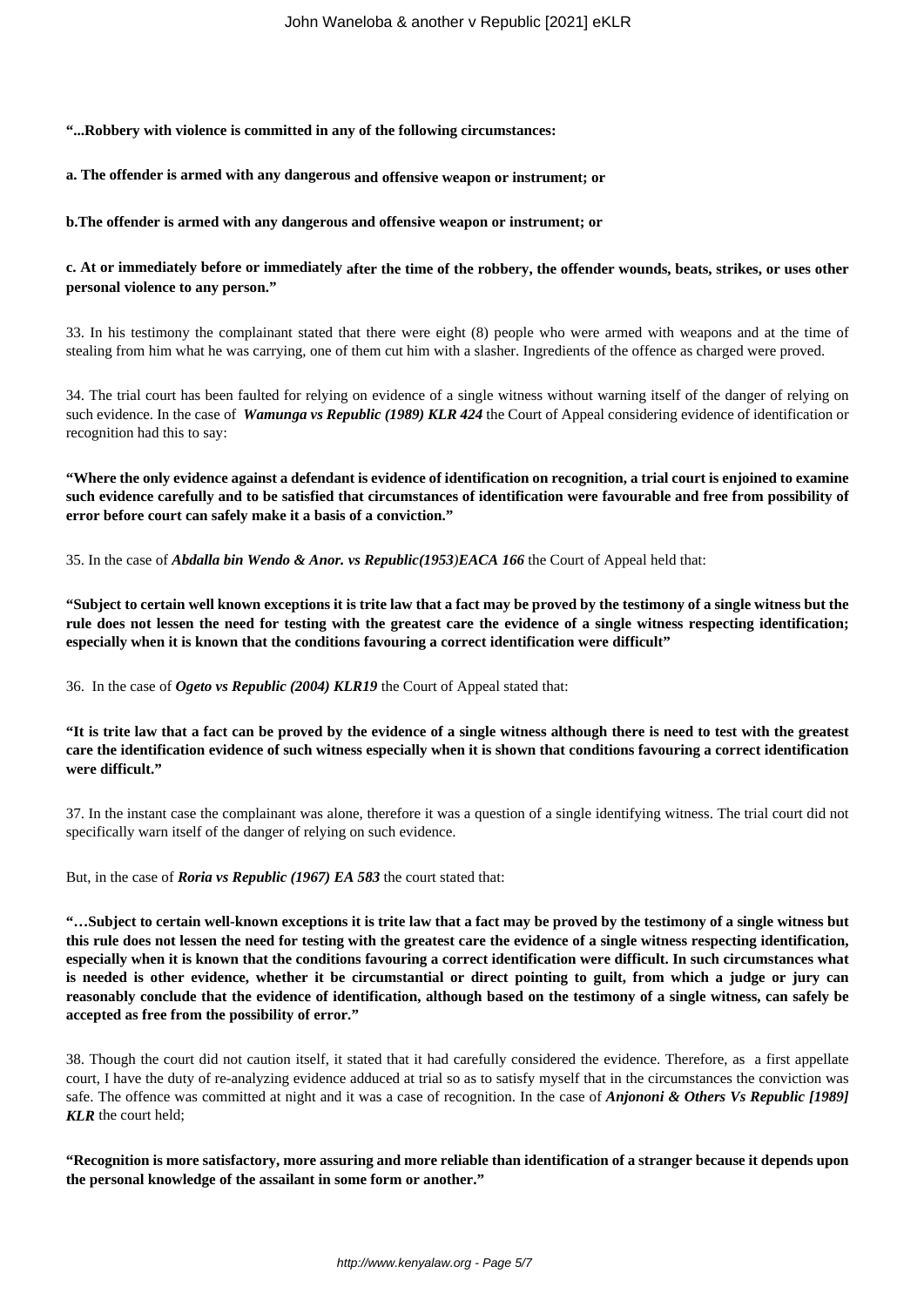39. The complainant told the court that his assailants were his village mates, persons he knew very well as they went to neighboring schools. He knew their physical appearance as well as names. There was moonlight that he described as' bright' and he came close to them as they engaged him. He saw the 2<sup>nd</sup> appellant in particular, run away with his bag and at the point of reporting the incident he mentioned his name to the police and he was subsequently arrested. This was a case of recognition that was reliable. There was no mistaken identity. In the premises the conviction was safe.

40. On sentence, **Section 296(2)** of the Penal Code provides thus:

**(2) If the offender is armed with any dangerous or offensive weapon or instrument, or is in company with one or more other person or persons, or if, at or immediately before or immediately after the time of the robbery, he wounds, beats, strikes or uses any other personal violence to any person, he shall be sentenced to death.**

41. The 2<sup>nd</sup> appellant was sentenced to serve fifteen (15) years imprisonment, this was during the year 2020 when courts were following the jurisprudence that emanated from the decision of *Francis Karioko Muruatetu vs Republic (2017) eKLR*; where courts were of the view that they had discretion in sentencing offenders in such matters. However, following the decision of *Francis Karioko Muruatetu (2021) eKLR* the discretion to mete out the death penalty for the offence of robbery with violence is not available.

42. In its submissions the State/Respondent has sought enhancement of the sentence to the one provided for in law. In the case of *J.J.W. vs Republic (2013) eKLR* the court held that:

**"It is correct that when the High Court is hearing an appeal in a criminal case, it has powers to enhance sentence or alter the nature of the sentence. That is provided for under Section 354 (3) (ii) and (iii) of the Criminal Procedure Code. However, sentencing an appellant is a matter that cannot be treated lightly. The court in enhancing the sentence already awarded must be aware that its action in so doing may have serious effects on the appellant. Because of such a situation, it is a requirement that the appellant be made aware before the hearing or at the commencement of the hearing of his appeal that the sentence is likely to be enhanced. Often times this information is conveyed by the prosecution filing a cross appeal in which it seeks enhancement of the sentence and that cross appeal is served upon the appellant in good time to enable him prepare for that eventuality. The second way of conveying that information is by the court warning the appellant or informing the appellant that if his appeal does not succeed on conviction, the sentence may be enhanced or if the appeal is on sentence only, by warning him that he risks an enhanced sentence at the end of the hearing of his appeal"**

43. There was no cross appeal filed by the Respondent/ State and the appellant was not given a Notice of Enhancement of Sentence. Therefore, the trial court having acted at the time when such discretion was applicable, I restrain myself from interfering with the sentence meted out.

44. The upshot of the above is that appeals by both appellants have no merit, accordingly, they are dismissed in their entirety.

45. It is so ordered.

# **DATED, SIGNED AND DELIVERED VIRTUALLY, THIS 20TH DAY OF DECEMBER, 2021**

**L. N. MUTENDE**

# **JUDGE**

# **IN THE PRESENCE OF:**

Court Assistant – Linus Malaba

ODPP – Mukangu